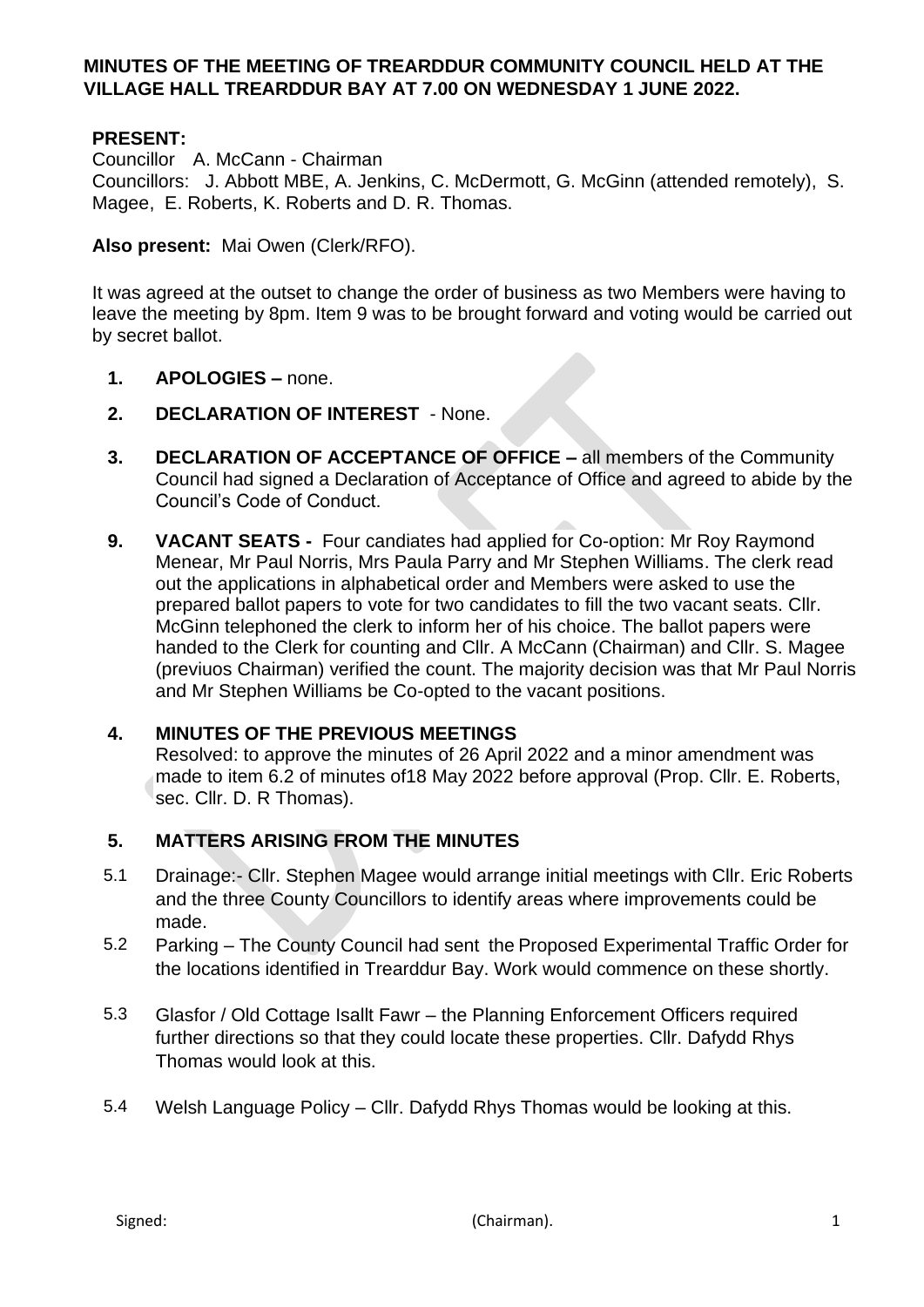# **MINUTES OF THE MEETING OF TREARDDUR COMMUNITY COUNCIL HELD AT THE VILLAGE HALL TREARDDUR BAY AT 7.00 ON WEDNESDAY 1 JUNE 2022.**

- 5.5 Speeding it was agreed to ask the GoSafe Team to attend the village again it was also agreed to revisit the options for erecting solar powered speed signs by the Golf Club.
- 5.6 Benches The clerk had spoken to the contractor about the maintenance of the benches. It was agreed that the Community Council could provide a brown recycled plastic Memorial Bench at Porth y Post provided that they received full reimbursement of costs.
- 5.7 Road Closures in Holyhead the clerk would provide the link for the road closures and works program on the Morlais Website
- 5.8 Any other matters arising from the minutes it was noted that the County Council had released details of the funding available to each Community Council for maintaining the footpaths. The clerk would produce maps of each so that a decision could be made on what work was required and where.
- **6. CORRESPONDENCE** submitted and noted.
- 6.1 Town and Community Councils Registers of Members' Interests Newsletter circulated to all Members.
- 6.2 One Voice Wales News Bulletin
- 6.3 One Voice Wales Training
- **7. FINANCE, ADMINISTRATION AND RISK MANAGEMENT** Submitted and confirmed the financial report for the period from 1.4.2022 to 30.4.2022 together with bank reconciliations, statements and copies of accounts.
- 7.1 Financial Risk Assessment to be circulated for comment.
- 7.2 Members Allowance Policy drafted as per previous meeting and circulated.
- 7.3 Payments Authorised

```
Salary plus arrears E477.07 Playground Insp (weekly) £104 pcm
IOACC (election costs) £135
```
- **8. PLAY AREA –** nothing further to report.
- **9. VACANT SEATS –** this was dealt with earlier in the meeting

#### **10. PLANNING MATTERS - none**

#### **11. PLANNING DECISIONS**

- 11.1 LUE/2022/3 land at Crecist Bungalow, Lon Crecist, Trearddur Bay Unlawful.
- 11.2 HHP/2022/105 Rhos y Gadar, Lon Isallt, Trearddur Bay granted.